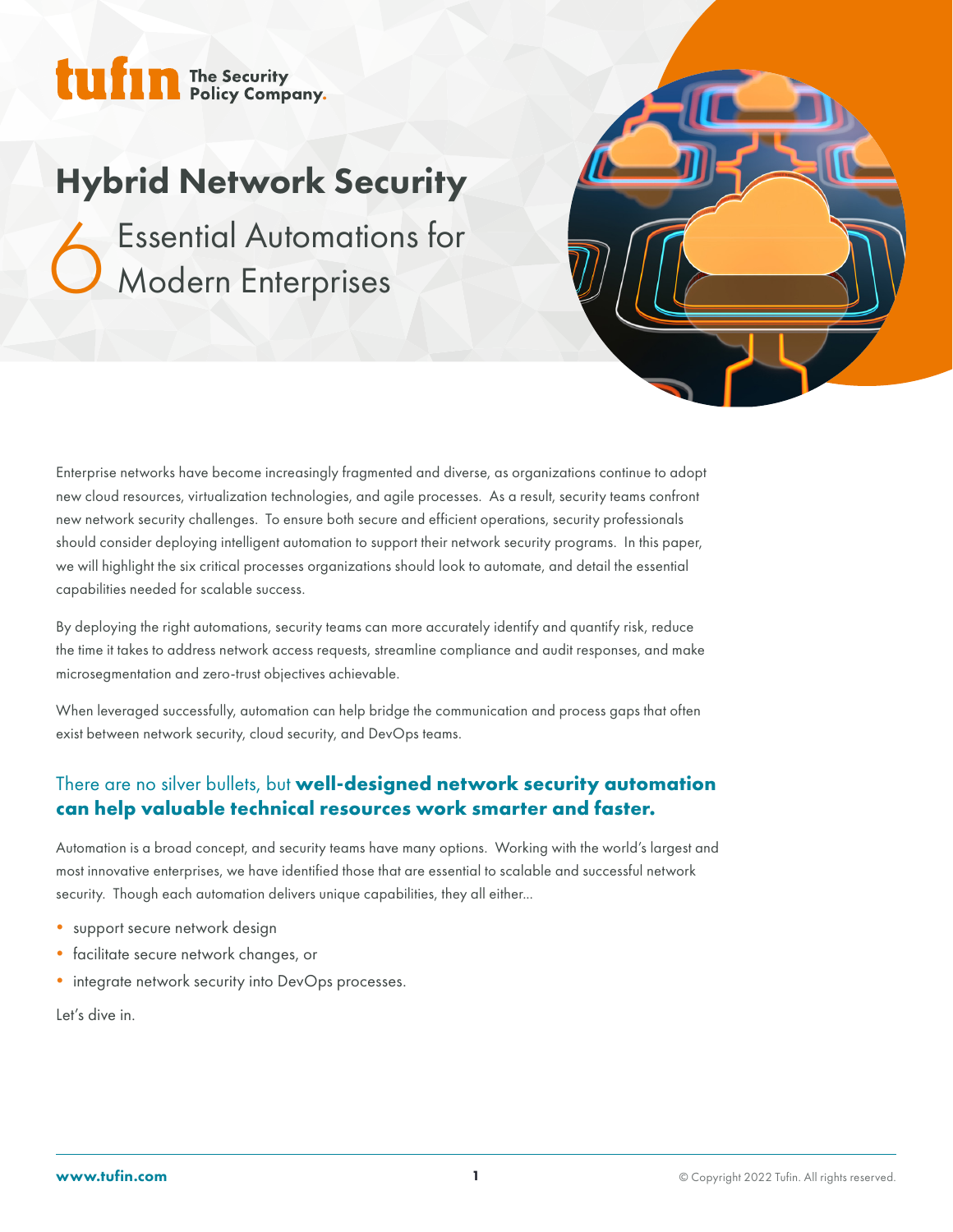

# Automating Network Design

Modern enterprise networks are a collection of diverse technologies – typically from a variety of vendors. Large organizations may utilize a broad variety of network security devices (e.g. firewalls), onprem compute and storage technologies, private clouds, and public cloud infrastructures and services. Complicating the matter, these resources often ship with their own security controls, and have characteristics that make a cohesive security strategy challenging. (For example, many cloud assets and resources do not have an IP-address, making IP-based traffic management impossible.)

In such a heterogenous network environment, the ability to control "who can talk to whom, and what can talk to what" can prove very challenging. To address this, a policy-based approach to network access and isolation is essential. A policy-based approach enables organizations to establish and enforce a collection of rules that dictate who and what can access network resources, and in what manner.

# **Network Security Policy Design** AUTOMATION:

Network security pros need the ability to design and deploy security policies that dictate access and connectivity across the network. Due to the complexity of modern hybrid networks, and the fact that enterprise workloads and apps often leverage both on-prem and cloud resources to operate—it has become necessary to automate the design of these policies.

Business Impact of Automation

- Enables a consistent, policy-based approach to network security
- Ensures policies are optimized for your network & processes
- Avoids errors and burden of manual security policy creation

## **Network Segmentation Design** AUTOMATION:

Closely related to policy design, network segmentation is an architectural approach that divides a network into multiple segments or subnets, each acting as its own small network. Mature organizations often isolate with greater granularity, including workload-level microsegmentation. This not only facilitates a zero-trust architecture, it improves the organization's ability to mitigate damage in the event of a cyber attack by creating smaller areas of containment and reducing an attacker's options for lateral movement.

In modern networks, automation is now essential for successful segmentation. Specifically, security pros should look to automate the development of isolation rules, based on analysis of the entire network, and autoidentification of all assets and services and their related workload dependencies.

## Business Impact of Automation

- Enables segmentation across hybrid & multi-cloud networks
- Supports zero-trust architecture
- Mitigates risk of movement by bad actors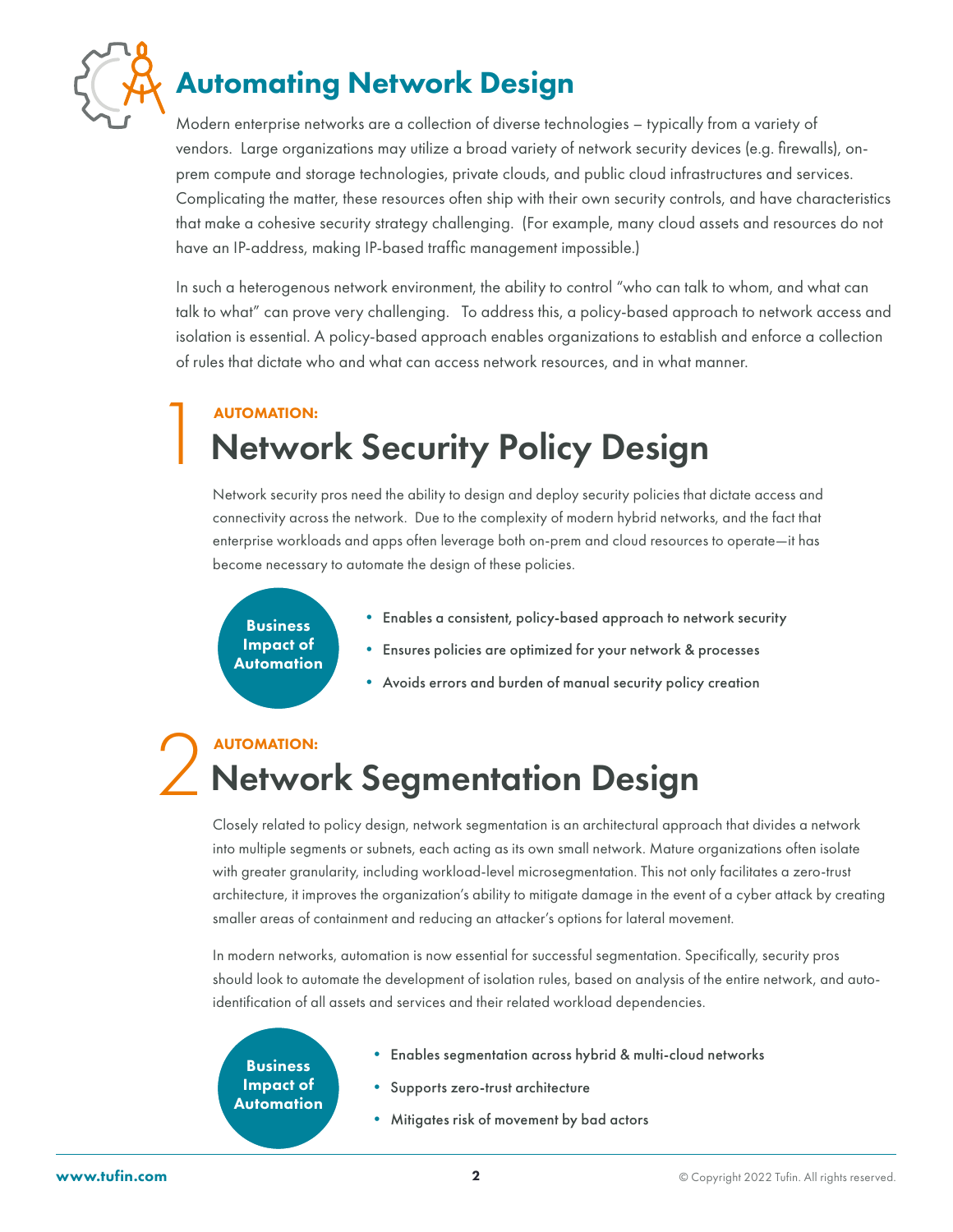When evaluating approaches to enable both network security policy design & segmentation, be sure to select a solution that...



### **Delivers end-to-end network visibility**

In order to develop effective security policies, you must first have complete awareness and visibility across the network. This requires technology that can "look through the firewalls" and "look into the cloud" to fully understand access. Leverage a solution that supports visibility across all brands of firewall, router, network asset, private cloud instances, and public cloud platforms.



### **Supports tags and labels**

Given the dynamic nature of the cloud and containerized workloads, many assets and services utilize tags (or labels for K8s) for identification and organization. Successful policy automation & segmentation demands a solution that supports tags, can enforce policies based on both IP-address and tag, and can automatically segment new network resources in compliance with those policies.



### **Identifies and alerts on risk**

Given the scope and complexity of modern networks, it is effectively impossible to manually identify all risk. By leveraging a solution that automatically identifies risk (based upon industry best practices and any regulatory standards the org must meet), security teams can ensure that the risk is not memorialized in the policies and isolation strategies they design and deploy. This requires a solution that supports a broad variety of regulatory standards, and alerts when any network configuration violates those standards.

### **Recommends policies based upon existing traffic and least-privilege principles**

Modern networks have so many workloads, apps, and users – all interacting in myriad ways - it can prove challenging for security teams to develop policies that provide the access needed by all stakeholders. The ideal solution automatically evaluates the existing access and connectivity across the network, quantifies the risk associated with that access (as described above), and then recommends policies appropriate for the organization.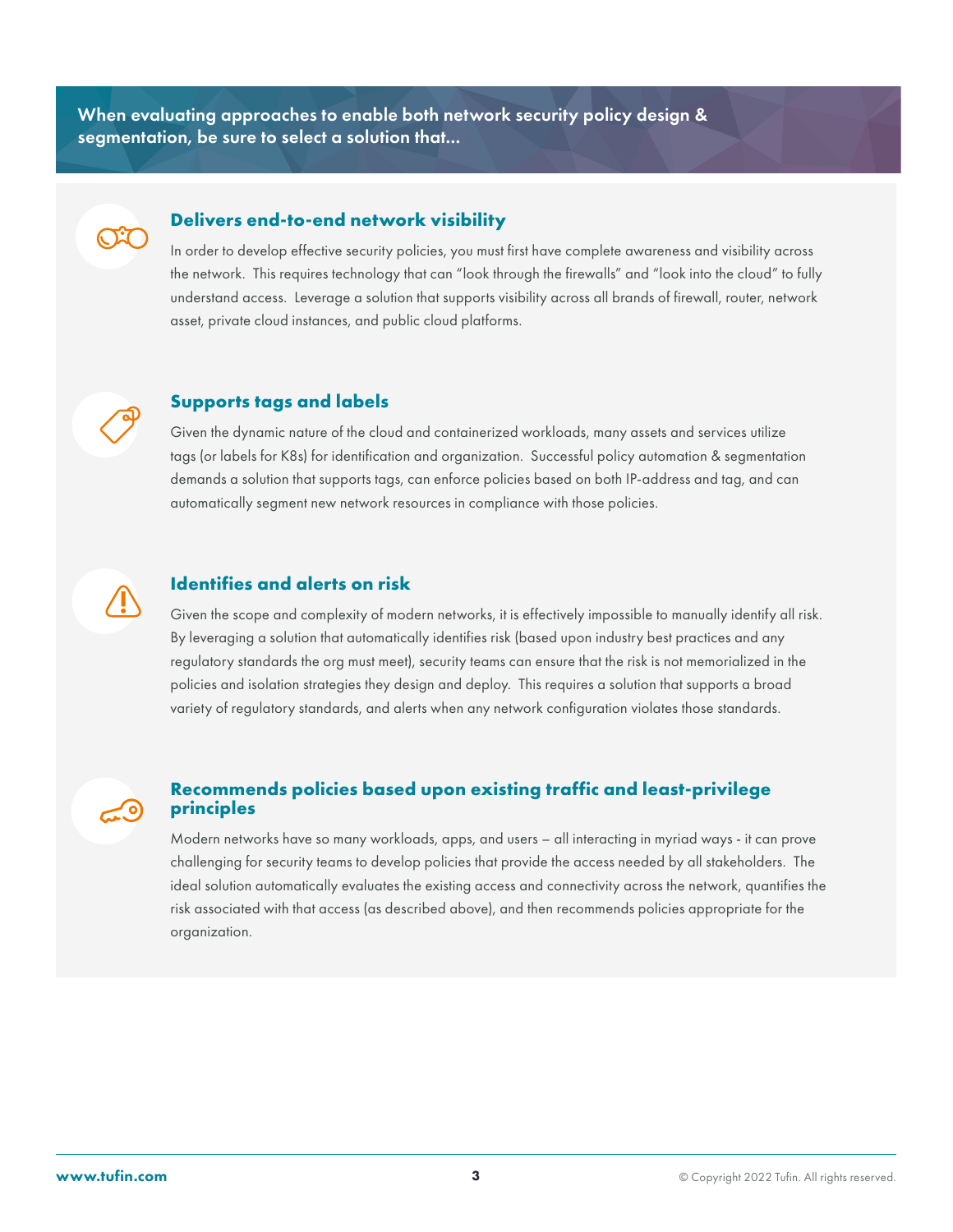# **Access & Change Requests** AUTOMATION:

Network access and change requests can come from a broad variety of stakeholders. A department head may request network access for a new tool they've procured; managers may need to provision access for third-party contractors or remote workers; and developers may need to enable access for their new applications. Using automation, organizations should provide all stakeholders with a single workflow through which they can submit access requests, and track the status of that request over time. Whether this automation integrates with an organization's existing ticketing system (e.g. ServiceNow or Remedy) or is a "stand-alone" workflow, it must be flexible enough to support the specific business processes of the organization, including any business approvals and notifications required. When done right, it provides the entire organization a single, transparent, trackable process that minimizes confusion, reduces manual effort, and streamlines audit responses.

Business Impact of Automation

- Centralizes, accelerates, and de-risks network change process
- Accelerates network change SLAs
- Provides "line-of-site" to all stakeholders

# Path & Risk Analysis AUTOMATION:

Once a network access/change request is submitted, it must be evaluated in terms of risk. To calculate this risk, security teams must identify all of the implications of the access, and how that changes the organization's attack surface. A new application built by the engineering team may need access to the internet, but enabling that access (or doing it in the wrong manner) may have "follow on" effects the security team is not aware of (e.g. exposing a sensitive database to outsider threat.)

Because networks have grown so complex, it has become essential to automate the process of calculating the ideal path that should be enabled. This automates and enforces risk-based networking. When done right, this automation can empower organizations to rapidly calculate the risk associated with a given access request, and identify the most secure network path through which that traffic should travel.

Business Impact of Automation

- Minimizes risk associated with network access requests
- **•** Enforces principles of least privilege
- Eliminates burdensome and error-prone manual processes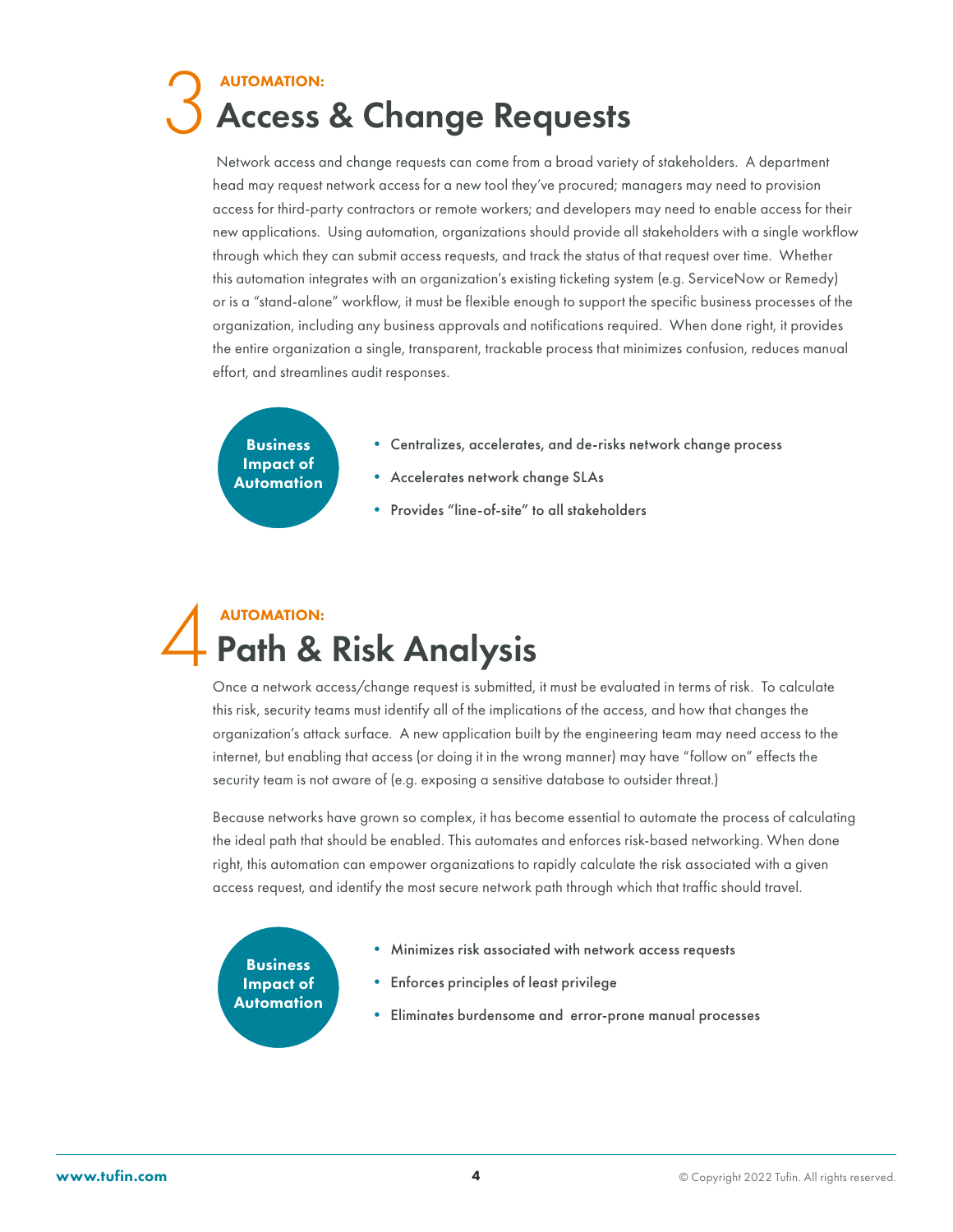# **Firewall Rule Design & Management** AUTOMATION:

Once an access request has been approved, and the most secure means of delivering it has been calculated (i.e. path and risk analysis), the actual enablement of that access requires a myriad of changes to the network. Virtually every network device through which traffic will pass maintains its own rulesets that govern its operation, and these rules need to be revised to enable the requested access.

Given the size and complexity of modern networks, attempting to manually provision these rule changes across every network device (e.g. firewalls, routers, security groups, etc.) is cumbersome and time-consuming. Making matters worse, over time the individual rulesets within these network security devices can become unwieldy, filled with duplicative, conflicting, overly-permissive, and shadowed rules.

Automating the design of network security device rules — and the ongoing curation of those rulesets – helps security teams streamline and de-risk the network change process. When done right, it empowers organizations to apply the principle of least privilege in their network operations and makes firewall audits far less burdensome.

**Business** Impact of Automation

- Accelerates access requests
- **•** Enforces least privilege
- Streamlines audit response and reporting

### When evaluating approaches to automate network changes, be sure to select a solution that...



### **Supports customizable stand-alone and integrated workflows:**

In order to standardize network access requests, first and foremost the process needs to meet the needs of the business. Successful automation demands a solution that allows security pros to configure the precise steps that need to be taken throughout the workflow, and how that information is communicated to all stakeholders. The ideal solution should integrate seamlessly with an organization's existing workflow tool (e.g. ServiceNow or Remedy) and provide its own stand-alone workflow engine and UI.

### **Enables end-to-end risk analysis across hybrid networks:**

Provisioning network access without fully understanding the security implications has become unacceptable in modern business. But in order to securely automate path and risk analysis, a solution must be able to evaluate the access and connectivity configurations of every asset and service across the network. The ideal solution provides full awareness across the network's on-prem, private cloud, and public cloud resources, calculating risk based upon this awareness.

### **Support for all network security products and devices:**

Most organizations utilize a variety of network security devices from an array of vendors. (e.g. Cisco, Fortinet, Palo Alto, Azure Firewall, etc.) In order to efficiently provision and manage the rulesets associated with each of these devices, the solution must be "vendor-agnostic", and provide support for any and all devices being utilized in the network. Such a solution also empowers security teams to adopt the ideal technologies for their network going forward, confident that their network security automation solution will be able to support them.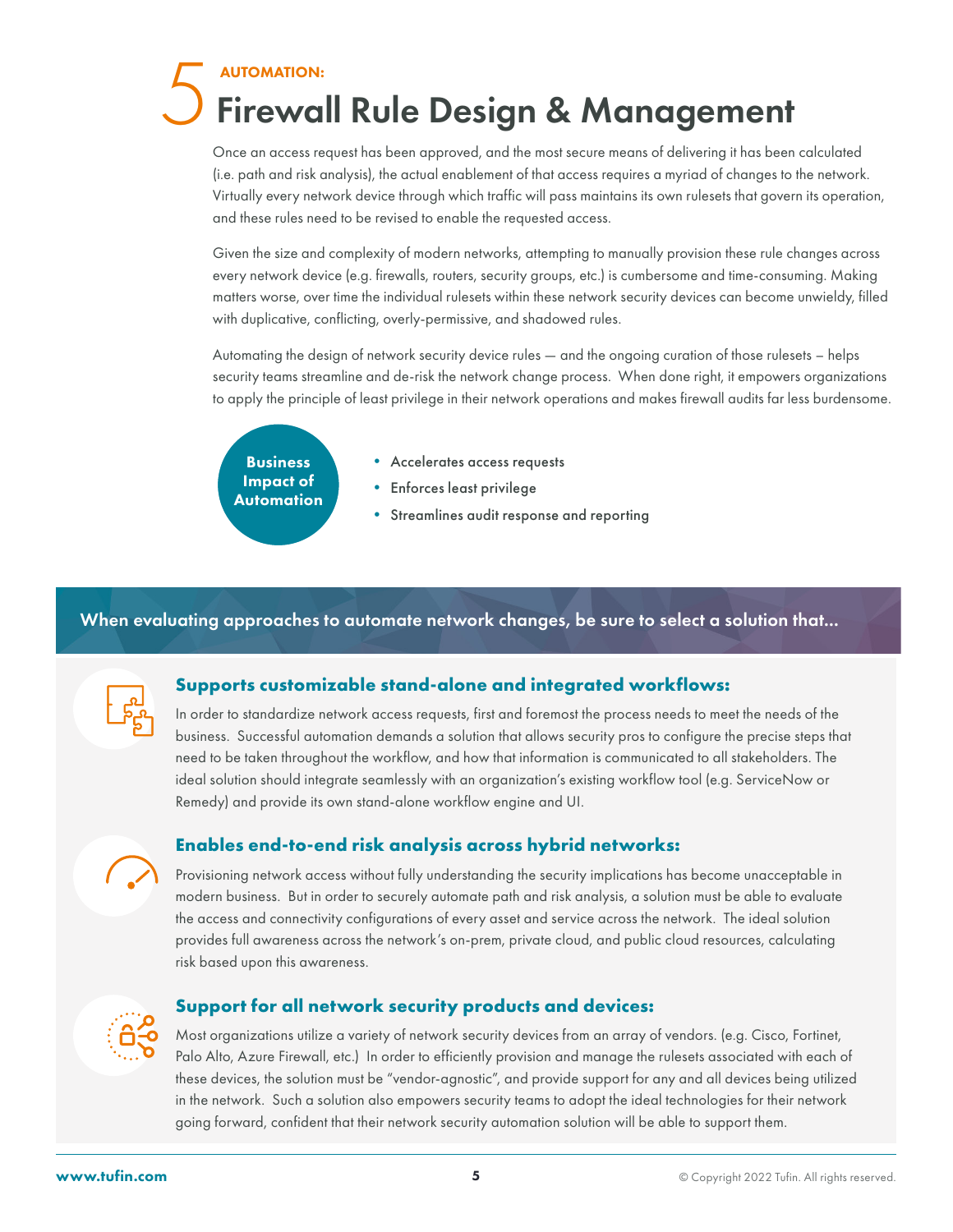

# Automating Network Security within CI/CD

Now that we've discussed how automation can drive successful network design and change management, we turn to the challenge of ensuring network security in the context of continuous integration, continuous delivery (CI/CD.)

One of the many virtues of cloud computing is the ability to streamline the provisioning of resources and workloads via automated DevOps processes and tools. But with so many stakeholders having the ability to create and configure cloud resources (with just a few clicks or lines of code), security teams are often not aware of what is happening in the cloud. If cloud teams are forced to wait for approval from network security engineers to do their work, productivity is slowed and the agility the cloud promises can be lost. On the other hand, if cloud teams are provisioning resources without oversight from network security, the organization can be exposed to increased risk.

# **CI/CD Security Validation** AUTOMATION:

Automation is a core principle of cloud computing, and cloud operations are largely automated. DevOps and CI/CD tools enable architects and developers to provision resources via code and orchestrate this work via both popular open source and proprietary tools (e.g. Jenkins, Terraform, Ansible.) But to ensure secure operations, organizations must have the ability to "verify" that the resources being provisioned adhere to the organization's policies.

Automatically validating CI/CD builds, in order to enforce secure configuration, has become essential. It makes it possible for organizations to gain agility without compromising security. The ideal solution integrates via API with an organization's DevOps tools, automatically and continually evaluates the proposed build against security policy, and approves or suspends the build depending on whether it meets policy.

Business Impact of Automation

- Ensures proactive network security throughout agile cloud operations
- Synchronizes network security and DevOps processes and teams
- Empowers teams to adopt new processes and technologies with confidence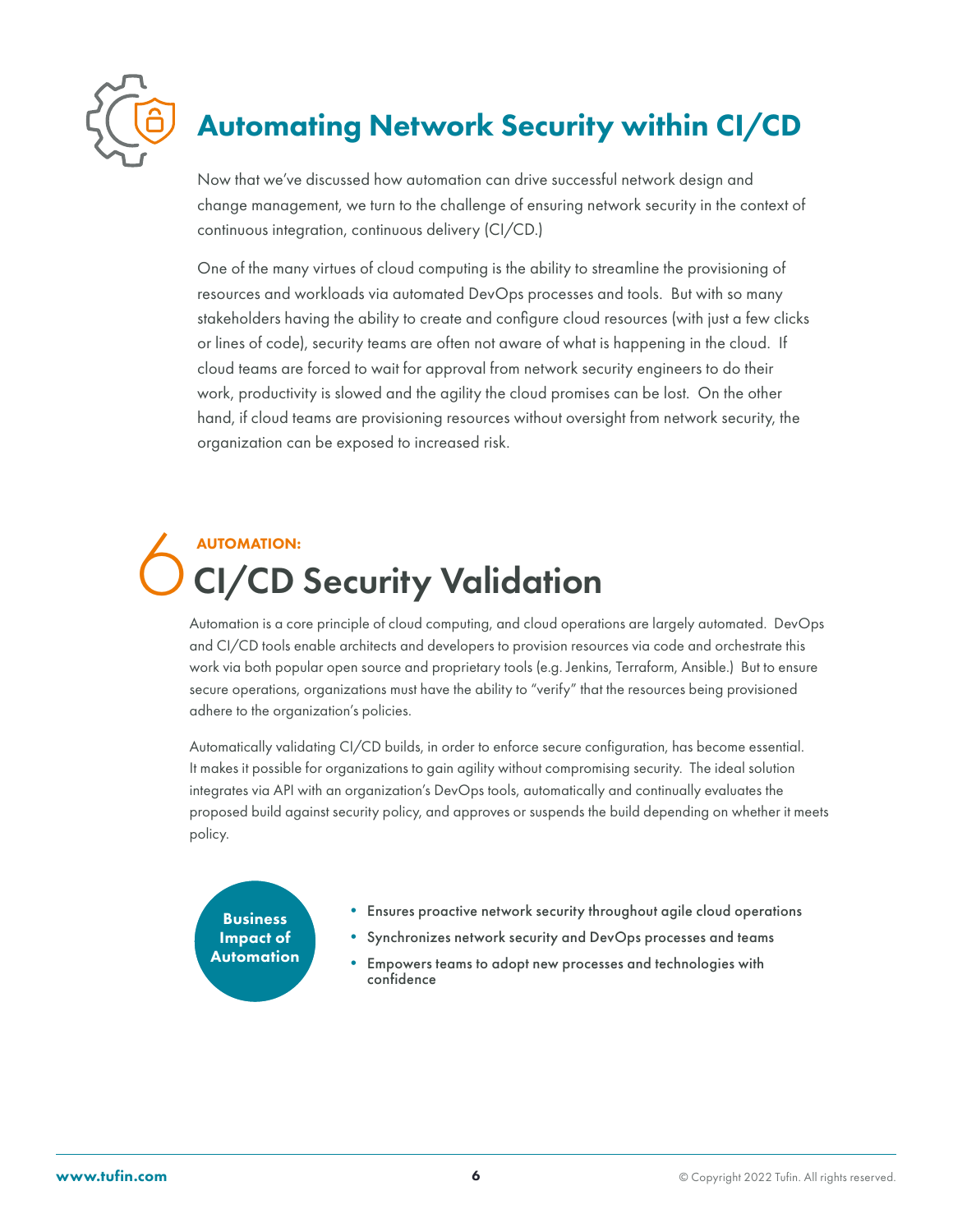When evaluating approaches to integrate policy-based network security into CI/CD, be sure to select a solution that...



### **Supports policy-based security:**

It may be obvious, but it's worth stating that in order to integrate network security into DevOps processes, the underlying solution needs to support the design and enforcement of network security policies. So, in short, don't select a solution that promises to enable network security within CI/CD if it can't support security policies in the first place. (So first, make sure it delivers on automations #1 and #2.)

### **Supports your DevOps tools:**

There are hundreds of tools available to support DevOps processes, and most organizations use a combination of tooling appropriate to their business. When selecting an automation solution, be sure it fully supports the tools you use — or better yet, a vendor agnostic solution able to support every CI/CD tool in the space via a published, well documented API.

# Intelligent Automation = Security + Agility

As enterprise networks are becoming more diverse and fragmented, the business environment is demanding evergreater agility and speed to market. To assume an aggressive security posture and remain agile, organizations are automating key network security processes. When part of a comprehensive security strategy, the six automations discussed above can help organizations minimize their attack surface, accelerate network management SLAs, unburden high-value staff from menial tasks, streamline the reporting and audit response process, and embrace agile processes without sacrificing security.

Want to know more about advanced automation? Visit... https://www.tufin.com/solutions/automate-visibility-and-provisioning